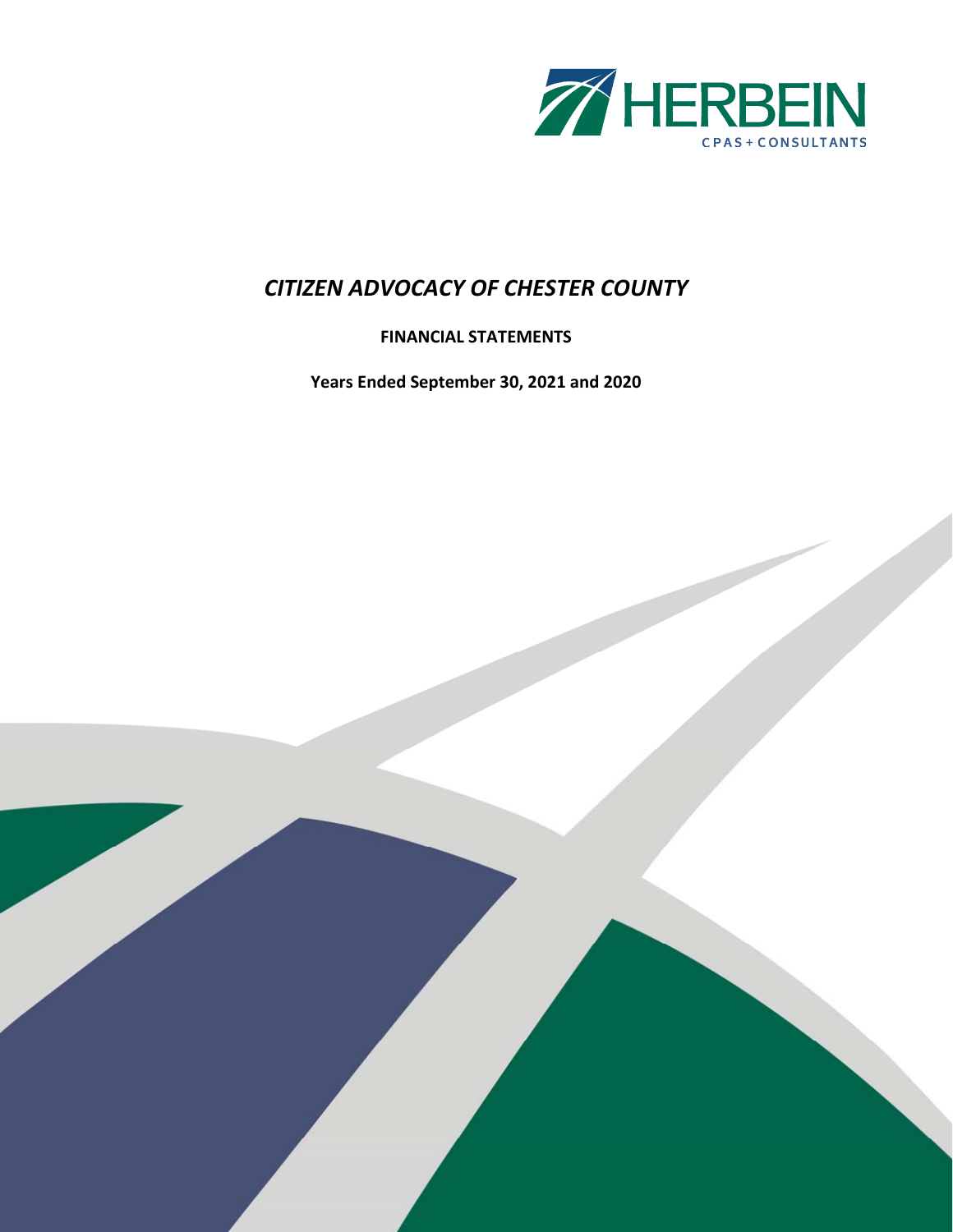## **TABLE OF CONTENTS**

|                             | Pages   |
|-----------------------------|---------|
|                             | $1 - 2$ |
| <b>FINANCIAL STATEMENTS</b> |         |
|                             | 3       |
|                             | 4       |
|                             | 5       |
|                             | 6       |
|                             | 7 - 15  |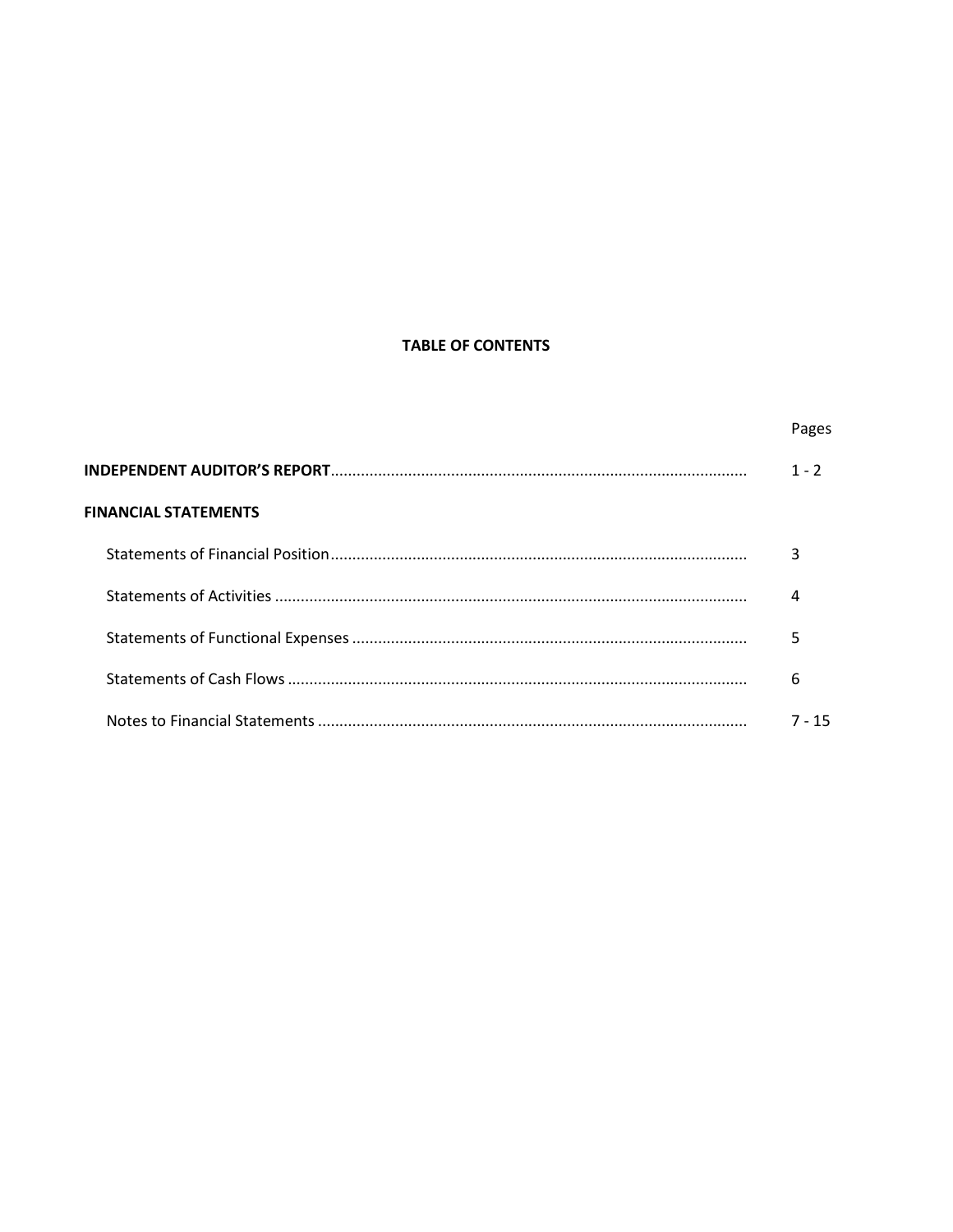

**Herbein + Company, Inc.** 2763 Century Boulevard Reading, PA 19610 P: 610.378.1175 F: 610.378.0999 www.herbein.com

#### **INDEPENDENT AUDITOR'S REPORT**

**To the Board of Directors Citizen Advocacy of Chester County Phoenixville, Pennsylvania**

We have audited the accompanying financial statements of Citizen Advocacy of Chester County (a nonprofit organization), which comprise the statements of financial position as of September 30, 2021 and 2020, and the related statements of activities, functional expenses, and cash flows for the years then ended, and the related notes to the financial statements.

#### **Management's Responsibility for the Financial Statements**

Management is responsible for the preparation and fair presentation of these financial statements in accordance with accounting principles generally accepted in the United States of America; this includes the design, implementation, and maintenance of internal control relevant to the preparation and fair presentation of financial statements that are free from material misstatement, whether due to fraud or error.

#### **Auditor's Responsibility**

Our responsibility is to express an opinion on these financial statements based on our audits. We conducted our audits in accordance with the auditing standards generally accepted in the United States of America. Those standards require that we plan and perform the audit to obtain reasonable assurance about whether the financial statements are free from material misstatement.

An audit involves performing procedures to obtain audit evidence about the amounts and disclosures in the financial statements. The procedures selected depend on the auditor's judgment, including the assessment of the risks of material misstatement of the financial statements, whether due to fraud or error. In making those risk assessments, the auditor considers internal control relevant to the entity's preparation and fair presentation of the financial statements in order to design audit procedures that are appropriate in the circumstances, but not for the purpose of expressing an opinion on the effectiveness of the entity's internal control. Accordingly, we express no such opinion. An audit also includes evaluating the appropriateness of accounting policies used and the reasonableness of significant accounting estimates made by management, as well as evaluating the overall presentation of the financial statements.

We believe that the audit evidence we have obtained is sufficient and appropriate to provide a basis for our audit opinion.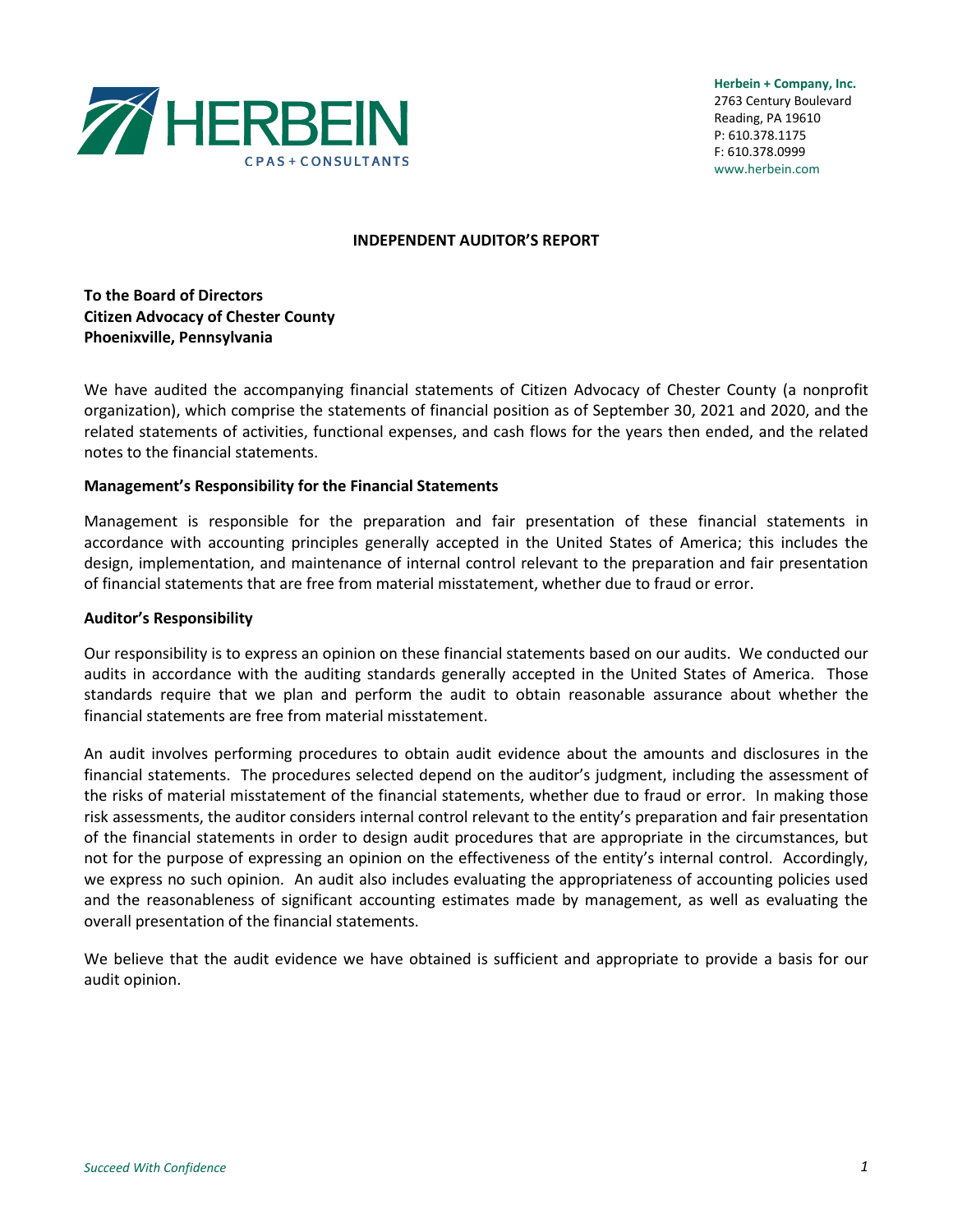

## **Opinion**

In our opinion, the financial statements referred to in the first paragraph present fairly, in all material respects, the financial position of Citizen Advocacy of Chester County as of September 30, 2021 and 2020, and the changes in its net assets and its cash flows for the years then ended in accordance with accounting principles generally accepted in the United States of America.

Herbein + Company, Inc.

**Reading, Pennsylvania March 3, 2022**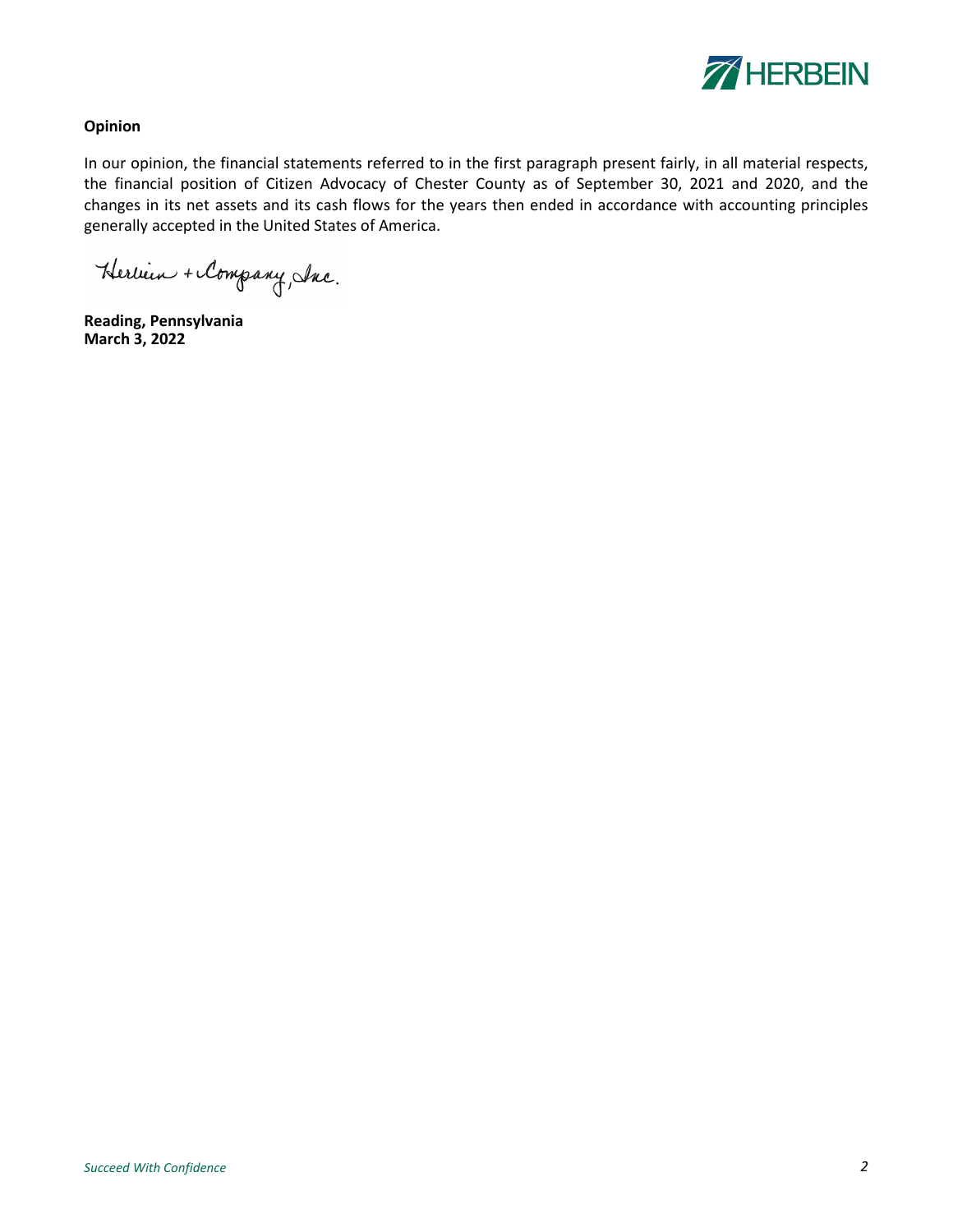## **STATEMENTS OF FINANCIAL POSITION**

|                                                                 |     | September 30 |     |           |
|-----------------------------------------------------------------|-----|--------------|-----|-----------|
|                                                                 |     | 2021         |     | 2020      |
| <b>ASSETS</b>                                                   |     |              |     |           |
| <b>CURRENT ASSETS</b>                                           |     |              |     |           |
| Cash                                                            | \$  | 309,414      | \$. | 177,569   |
| <b>Accounts Receivable</b>                                      |     | 11,418       |     |           |
| Current portion of pledges receivable                           |     | 25,458       |     |           |
| Prepaid expenses                                                |     | 2,236        |     | 826       |
| <b>TOTAL CURRENT ASSETS</b>                                     |     | 348,526      |     | 178,395   |
| LONG-TERM PLEDGES RECEIVABLE, NET                               |     | 23,840       |     |           |
| LEASEHOLD IMPROVEMENTS AND EQUIPMENT                            |     |              |     |           |
| Leasehold improvements                                          |     |              |     | 6,285     |
| Office equipment                                                |     | 5,404        |     | 4,258     |
|                                                                 |     | 5,404        |     | 10,543    |
| Less: accumulated depreciation                                  |     | (4, 247)     |     | (10, 203) |
| NET LEASEHOLD IMPROVEMENTS AND EQUIPMENT                        |     | 1,157        |     | 340       |
| <b>TOTAL ASSETS</b>                                             | \$. | 373,523      | \$  | 178,735   |
| <b>LIABILITIES AND NET ASSETS</b>                               |     |              |     |           |
| <b>CURRENT LIABILITIES</b>                                      |     |              |     |           |
| Accounts payable and accrued expenses                           | \$  | 6,470        | \$  | 6,470     |
| Deferred revenue                                                |     | 7,588        |     | 16,855    |
| Paycheck Protection Program loan                                |     | 21,488       |     | 28,352    |
| <b>TOTAL CURRENT LIABILITIES</b>                                |     | 35,546       |     | 51,677    |
| <b>NET ASSETS</b>                                               |     |              |     |           |
| Without donor restrictions - undesignated                       |     | 283,977      |     | 73,058    |
| Without donor restrictions - board designated operating reserve |     | 54,000       |     | 54,000    |
| <b>TOTAL NET ASSETS</b>                                         |     | 337,977      |     | 127,058   |
| TOTAL LIABILITIES AND NET ASSETS                                | \$  | 373,523      | \$  | 178,735   |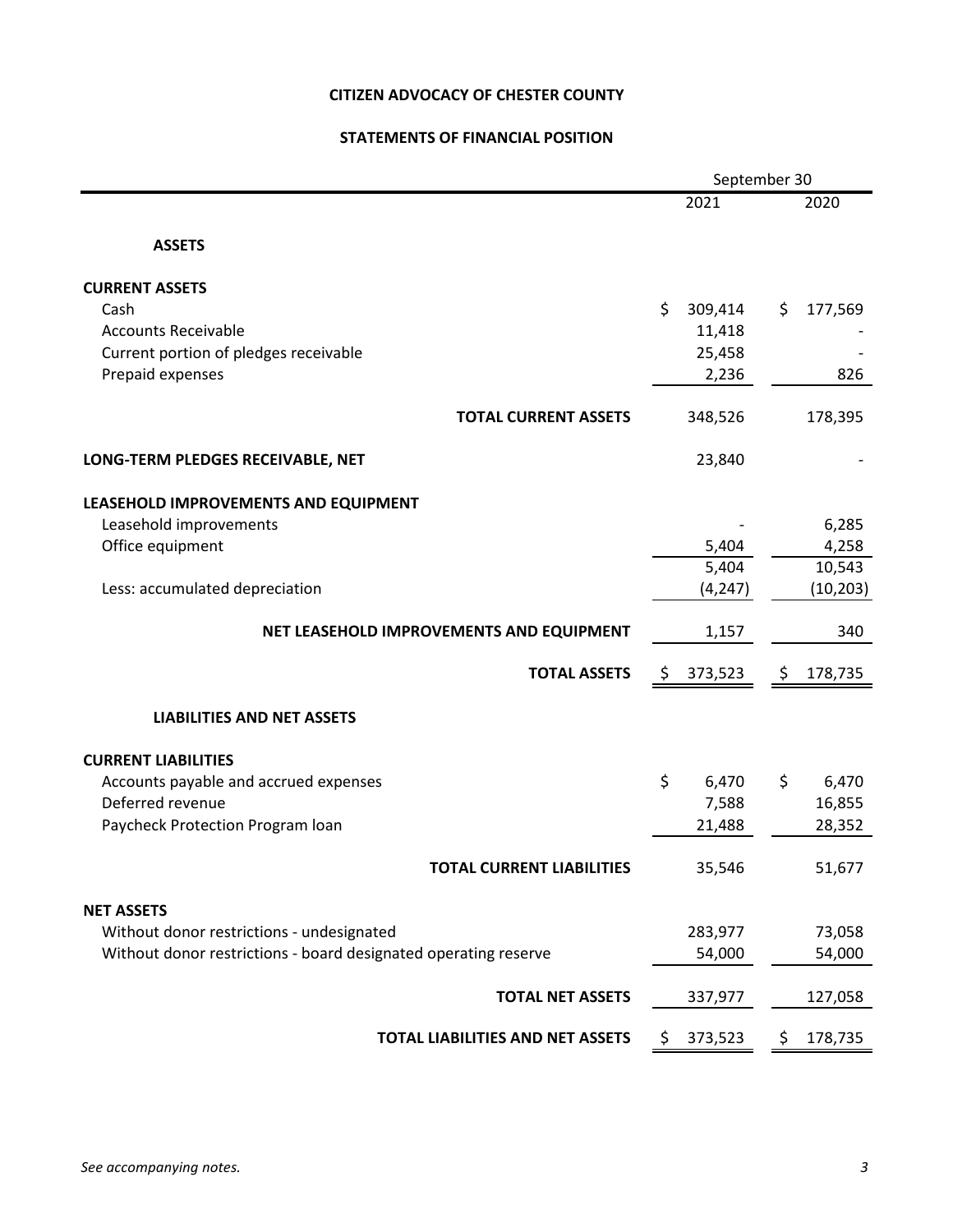## **STATEMENTS OF ACTIVITIES**

|                                                 | Year Ended September 30 |         |    |         |  |  |
|-------------------------------------------------|-------------------------|---------|----|---------|--|--|
|                                                 |                         | 2021    |    | 2020    |  |  |
| <b>WITHOUT DONOR RESTRICTIONS:</b>              |                         |         |    |         |  |  |
| <b>SUPPORT AND REVENUES</b>                     |                         |         |    |         |  |  |
| <b>Community Coalition</b>                      | \$                      | 44,370  | \$ | 56,057  |  |  |
| Contributions from events                       |                         | 81,707  |    | 65,381  |  |  |
| <b>Foundation awards</b>                        |                         | 26,450  |    | 15,864  |  |  |
| Contributions                                   |                         | 45,246  |    | 48,929  |  |  |
| Campaign contributions                          |                         | 168,548 |    | 58,455  |  |  |
| Interest income                                 |                         | 192     |    | 1,125   |  |  |
| Forgiveness of Paycheck Protection Program loan |                         | 28,352  |    |         |  |  |
| <b>TOTAL SUPPORT AND REVENUES</b>               |                         | 394,865 |    | 245,811 |  |  |
| <b>PROGRAM EXPENSES</b>                         |                         |         |    |         |  |  |
| Advocacy efforts                                |                         | 158,685 |    | 173,418 |  |  |
| <b>SUPPORTING SERVICES</b>                      |                         |         |    |         |  |  |
| Management and general                          |                         | 8,617   |    | 9,162   |  |  |
| Fundraising                                     |                         | 16,644  |    | 22,040  |  |  |
| <b>TOTAL EXPENSES</b>                           |                         | 183,946 |    | 204,620 |  |  |
| <b>CHANGE IN NET ASSETS</b>                     |                         | 210,919 |    | 41,191  |  |  |
| <b>NET ASSETS AT BEGINNING OF YEAR</b>          |                         | 127,058 |    | 85,867  |  |  |
| <b>NET ASSETS AT END OF YEAR</b>                | \$                      | 337,977 | \$ | 127,058 |  |  |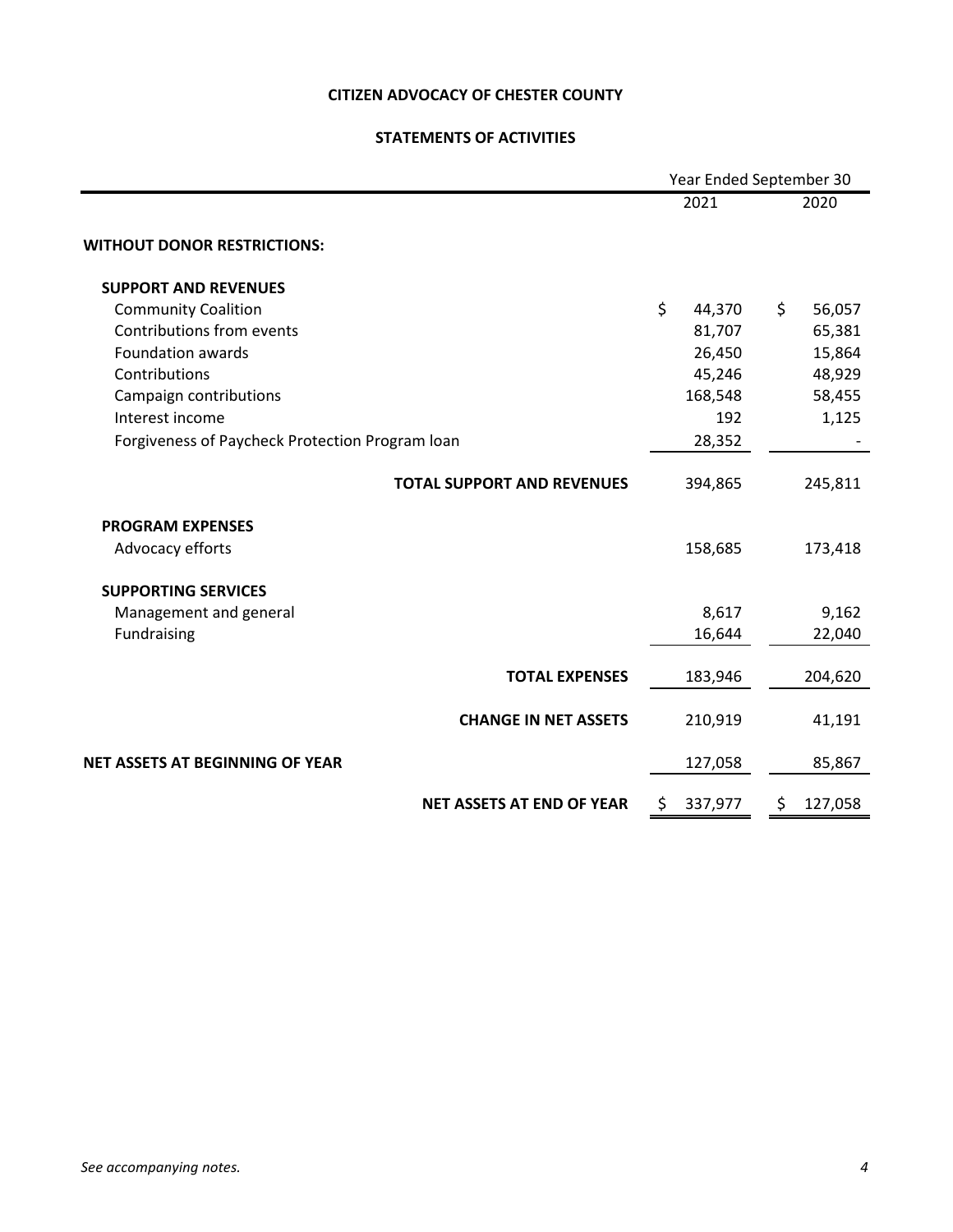## **STATEMENTS OF FUNCTIONAL EXPENSES**

|                            |    | Year Ended September 30, 2021 |    |                            |    |             |    | Year Ended September 30, 2020 |                    |          |             |                            |    |                          |     |         |
|----------------------------|----|-------------------------------|----|----------------------------|----|-------------|----|-------------------------------|--------------------|----------|-------------|----------------------------|----|--------------------------|-----|---------|
|                            |    | Program                       |    | <b>Supporting Services</b> |    |             |    |                               |                    | Program  |             | <b>Supporting Services</b> |    |                          |     |         |
|                            |    | Services                      |    | Management                 |    |             |    |                               | Services           |          |             | Management                 |    |                          |     |         |
|                            |    | Advocacy                      |    | and                        |    |             |    |                               |                    | Advocacy | and         |                            |    |                          |     |         |
|                            |    | Efforts                       |    | General                    |    | Fundraising |    | Total                         | Efforts<br>General |          | Fundraising |                            |    | Total                    |     |         |
| <b>Salaries</b>            | \$ | 98,842                        | \$ | 5,681                      | \$ | 9,089       | \$ | 113,612                       | \$                 | 100,197  | \$          | 5,758                      | \$ | 9,214                    | \$. | 115,169 |
| Employee benefits          |    | 12,322                        |    | 708                        |    | 1,133       |    | 14,163                        |                    | 16,179   |             | 930                        |    | 1,488                    |     | 18,597  |
| Payroll taxes              |    | 6,711                         |    | 386                        |    | 617         |    | 7,714                         |                    | 6,978    |             | 401                        |    | 642                      |     | 8,021   |
| Rent                       |    | 7,812                         |    | 411                        |    |             |    | 8,223                         |                    | 7,410    |             | 390                        |    |                          |     | 7,800   |
| Professional services      |    | 8,490                         |    | 447                        |    |             |    | 8,937                         |                    | 8,312    |             | 437                        |    |                          |     | 8,749   |
| Postage                    |    | 731                           |    | 38                         |    |             |    | 769                           |                    | 608      |             | 32                         |    |                          |     | 640     |
| Telephone and internet     |    | 2,137                         |    | 113                        |    |             |    | 2,250                         |                    | 2,673    |             | 141                        |    |                          |     | 2,814   |
| <b>Utilities</b>           |    | 511                           |    | 27                         |    |             |    | 538                           |                    | 2,879    |             | 152                        |    | $\blacksquare$           |     | 3,031   |
| <b>Training</b>            |    | 2,276                         |    | 120                        |    |             |    | 2,396                         |                    | 2,272    |             | 120                        |    | $\blacksquare$           |     | 2,392   |
| Insurance                  |    | 2,573                         |    | 135                        |    |             |    | 2,708                         |                    | 2,330    |             | 123                        |    | $\overline{\phantom{0}}$ |     | 2,453   |
| Event expense              |    | 5,805                         |    |                            |    | 5,805       |    | 11,610                        |                    | 10,696   |             |                            |    | 10,696                   |     | 21,392  |
| Depreciation               |    | 313                           |    | 16                         |    |             |    | 329                           |                    | 149      |             | 8                          |    |                          |     | 157     |
| Office and supplies        |    | 7,586                         |    | 399                        |    |             |    | 7,985                         |                    | 10,213   |             | 538                        |    |                          |     | 10,751  |
| Annual appeal and campaign |    | 2,576                         |    | 136                        |    |             |    | 2,712                         |                    | 2,522    |             | 132                        |    |                          |     | 2,654   |
| <b>TOTAL FUNCTIONAL</b>    |    |                               |    |                            |    |             |    |                               |                    |          |             |                            |    |                          |     |         |
| <b>EXPENSES</b>            | S  | 158,685                       | S  | 8,617                      | S  | 16,644      | S  | 183,946                       | S.                 | 173,418  |             | 9,162                      | S  | 22,040                   | Ś.  | 204,620 |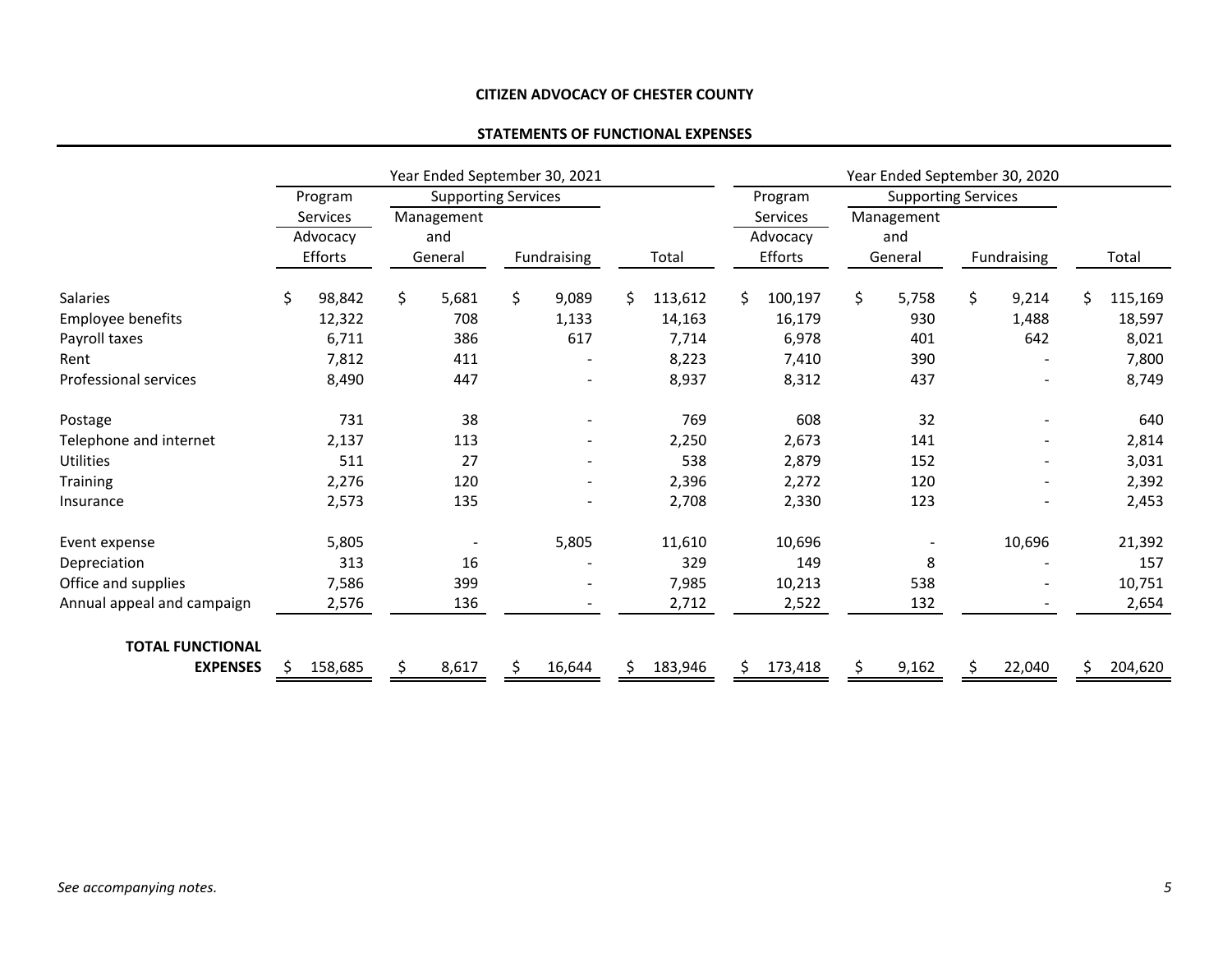## **STATEMENTS OF CASH FLOWS**

|                                                                                                                                                            | Year Ended September 30 |           |               |         |  |  |
|------------------------------------------------------------------------------------------------------------------------------------------------------------|-------------------------|-----------|---------------|---------|--|--|
|                                                                                                                                                            |                         | 2021      |               | 2020    |  |  |
| <b>CASH FLOWS FROM OPERATING ACTIVITIES</b>                                                                                                                |                         |           |               |         |  |  |
| Change in net assets                                                                                                                                       | \$                      | 210,919   | \$            | 41,191  |  |  |
| Adjustments to reconcile change in net assets to net cash                                                                                                  |                         |           |               |         |  |  |
| from operating activities:                                                                                                                                 |                         |           |               |         |  |  |
| Depreciation                                                                                                                                               |                         | 329       |               | 157     |  |  |
| Paycheck Protection Program loan forgiveness                                                                                                               |                         | (28, 352) |               |         |  |  |
| Changes in:                                                                                                                                                |                         |           |               |         |  |  |
| Accounts receivable                                                                                                                                        |                         | (11, 418) |               |         |  |  |
| Pledges receivable                                                                                                                                         |                         | (49, 298) |               |         |  |  |
| Prepaid expenses                                                                                                                                           |                         | (1, 410)  |               | (826)   |  |  |
| Accounts payable and accrued expenses                                                                                                                      |                         |           |               | (1,280) |  |  |
| Deferred revenues                                                                                                                                          |                         | (9, 267)  |               | 16,855  |  |  |
| NET CASH PROVIDED BY OPERATING ACTIVITIES                                                                                                                  |                         | 111,503   |               | 56,097  |  |  |
| <b>CASH FLOWS FROM INVESTING ACTIVITIES</b>                                                                                                                |                         |           |               |         |  |  |
| Purchases of leasehold improvements and equipment                                                                                                          |                         | (1, 146)  |               |         |  |  |
| <b>CASH FLOWS FROM FINANCING ACTIVITIES</b>                                                                                                                |                         |           |               |         |  |  |
| Proceeds from Paycheck Protection Program loan                                                                                                             |                         | 21,488    |               | 28,352  |  |  |
| <b>NET INCREASE IN CASH</b>                                                                                                                                |                         | 131,845   |               | 84,449  |  |  |
| <b>CASH AT BEGINNING OF YEAR</b>                                                                                                                           |                         | 177,569   |               | 93,120  |  |  |
| <b>CASH AT END OF YEAR</b>                                                                                                                                 | Ş.                      | 309,414   | $\frac{5}{7}$ | 177,569 |  |  |
| SUPPLEMENTAL DISCLOSURES OF NONCASH INVESTING<br><b>AND FINANCING ACTIVITIES</b><br>Repayment of Paycheck Protection Program loan through debt forgiveness | \$.                     | 28,352    | \$            |         |  |  |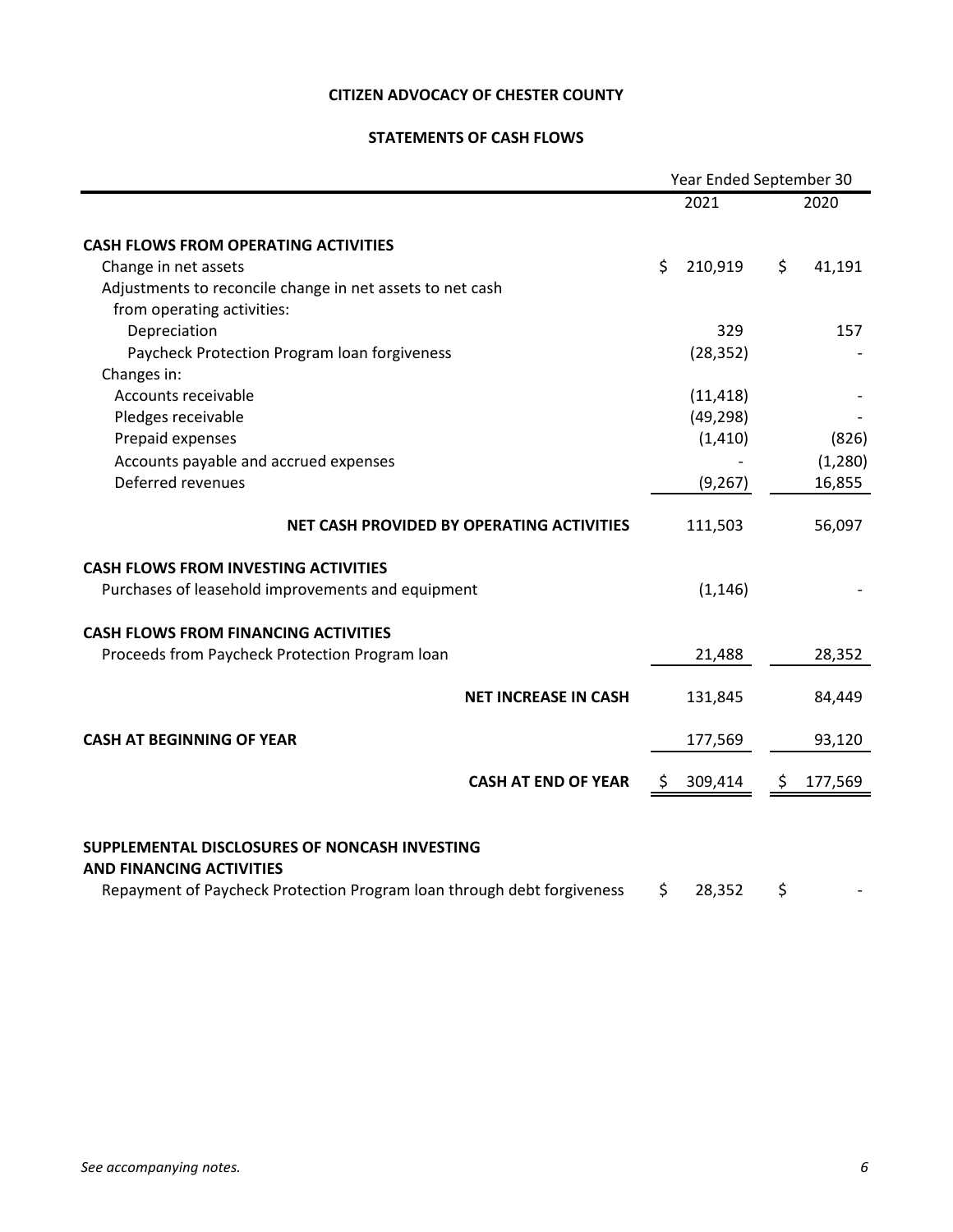## **NOTES TO FINANCIAL STATEMENTS**

#### **September 30, 2021 and 2020**

## **NOTE 1 - SUMMARY OF SIGNIFICANT ACCOUNTING POLICIES**

#### **Nature of Activities**

Citizen Advocacy of Chester County (the "Organization") is a nonprofit corporation organized under the laws of the Commonwealth of Pennsylvania. The purpose of the Organization is promoting, protecting, and defining the welfare and interests of, and justice for, people who are diminished in status or are seriously, physically, or socially isolated through one-to-one unpaid voluntary commitments made to them by people who have the needed skills and resources.

For the year ended September 30, 2021, the Organization received approximately 11% of its total support from one source, the Community Coalition, which is a related party. For the year ended September 30, 2020, the Organization received approximately 39% of its total support from two sources, the Community Coalition and a major donor, both of which are related parties.

#### **Basis of Accounting**

The financial statements of the Organization have been prepared on the accrual basis of accounting in conformity with accounting principles generally accepted in the United States of America.

#### **Cash**

For the purpose of the statements of cash flows, the Organization considers all unrestricted highly-liquid investments with an initial maturity of three months or less to be cash. The Organization places its cash in high credit quality institutions. At times, cash balances may exceed federally insured limits in deposit accounts at banks.

#### **Leasehold Improvements and Equipment**

Purchased leasehold improvements and equipment are capitalized at cost. Donations of leasehold improvements and equipment are recorded as contributions at their fair market value. The Organization's policy is to capitalize any assets in excess of \$300 with an estimated useful live of more than one year. Depreciation is computed using the straight-line method over the estimated useful lives of the related assets as follows:

| Leasehold improvements | 15 years     |
|------------------------|--------------|
| Office equipment       | 5 - 10 years |

Maintenance and repairs of leasehold improvements and equipment are charged to operations and major improvements are capitalized. Upon retirement, sale, or other disposition of leasehold improvements and equipment, the cost and accumulated depreciation are eliminated from the accounts and gain or loss is included in operations. Construction in progress is stated at cost and consists primarily of costs incurred in the construction of building improvements. No provision for depreciation is made on construction in progress until the assets are complete and placed into service.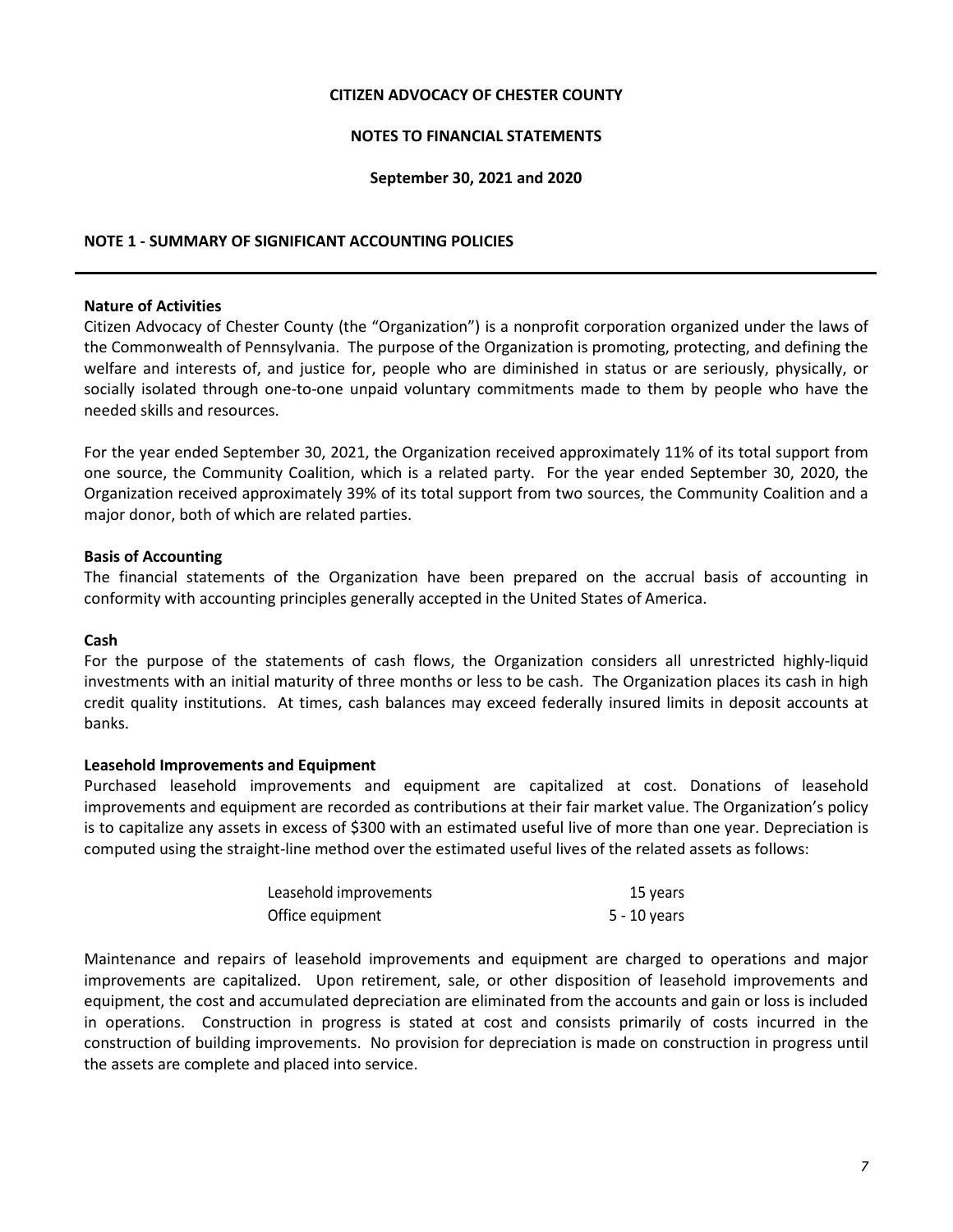## **NOTES TO FINANCIAL STATEMENTS**

#### **September 30, 2021 and 2020**

## **NOTE 1 - SUMMARY OF SIGNIFICANT ACCOUNTING POLICIES - CONTINUED**

#### **Net Assets**

The Organization is required to report information regarding its financial position and activities according to two classes of net assets:

*Net Assets Without Donor Restrictions -* Net assets without donor restrictions include funds not subject to donor-imposed stipulations. In general, the revenues received, and expenses incurred in conducting the Organization's charitable mission are included in this category.

*Net Assets With Donor Restrictions* - Net assets with donor restrictions include gifts, grants, and pledges whose use by the Organization has been limited by donors to later periods of time or after specified dates, or to specified purposes.

#### **Revenue Recognition**

In accordance with Financial Accounting Standards Board (FASB), Accounting Standards Codification Topic 606, *Revenue from Contracts with Customers (*ASC 606), the Organization recognizes revenue when control of the promised goods or services is transferred to the Organization's outside parties in an amount that reflects the consideration the Organization expects to be entitled to in exchange for those services. The standard outlines a five-step process whereby revenue is recognized as performance obligations within a contract are satisfied. The Organization records the following exchange transaction revenue in its statement of activities:

## Special Events

The Organization conducts special events in which a portion of the gross proceeds paid by the participant represents payment for the direct cost of the benefits received by the participant at the event (the exchange component), and a portion represents a contribution to the Organization. The fair value of meals and entertainment provided at special events is measured at the actual cost to the Organization. The contribution component is the excess of the gross proceeds over the fair value of the direct donor benefit. The direct costs of the special events, which ultimately benefit the donor rather than the Organization, are recorded as costs of direct donor benefits in the statement of activities. The performance obligation is delivery of the event. For special event fees received before year end for an event to occur after year end, the Organization treats the inherent contribution as a condition on the event taking place and is therefore treated as deferred revenue along with the exchange component.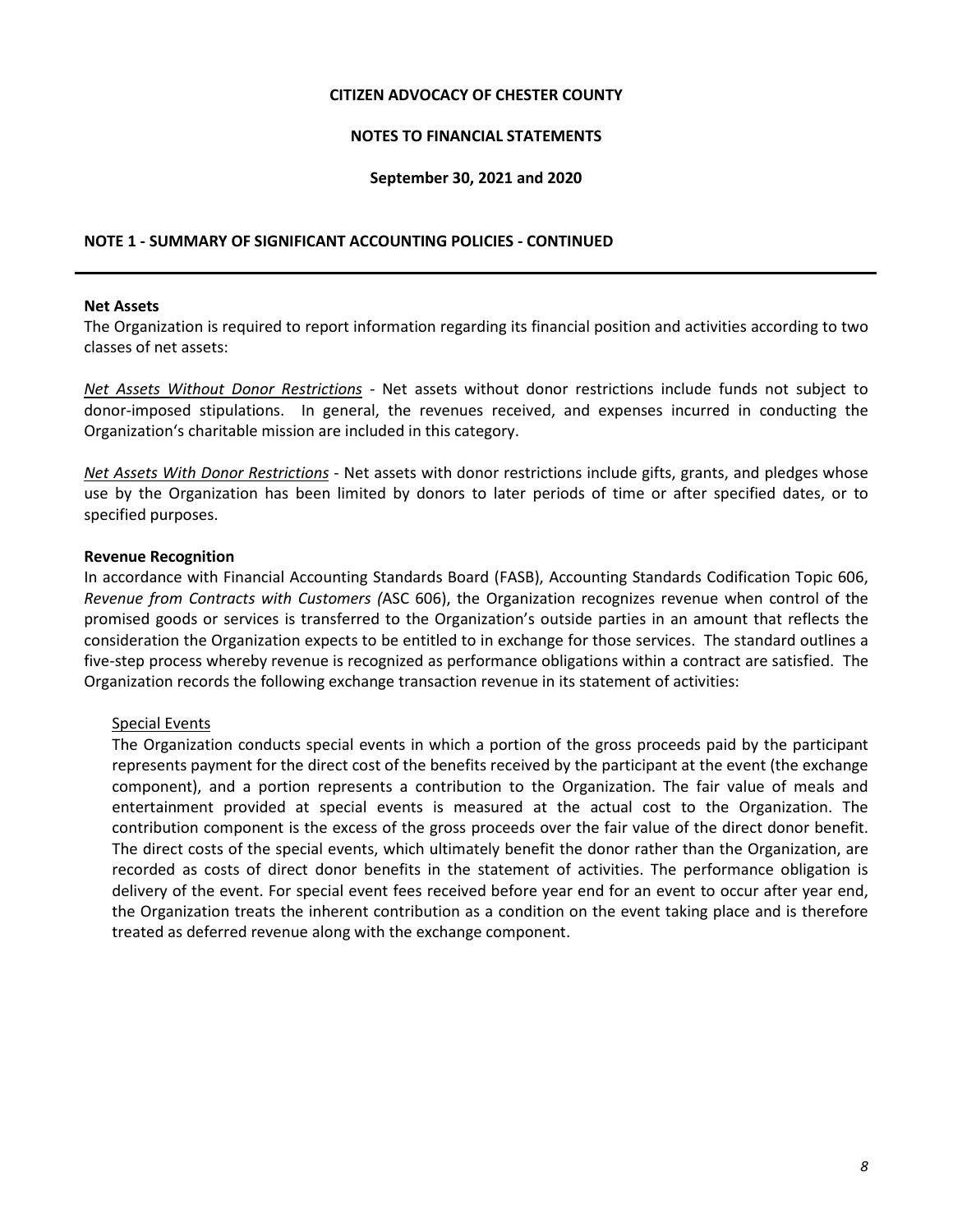## **NOTES TO FINANCIAL STATEMENTS**

#### **September 30, 2021 and 2020**

## **NOTE 1 - SUMMARY OF SIGNIFICANT ACCOUNTING POLICIES - CONTINUED**

#### **Contribution Revenue**

The Organization recognizes revenue from contributions in accordance with Accounting Standards Update (ASU) 2018-08, *Not-For-Profit Entities* (Topic 958); *Clarifying the Scope and the Accounting Guidance for Contributions Received and Contributions Made*. In accordance with ASU 2018-08, the Organization evaluates whether a transfer of assets is (1) an exchange transaction in which a resource provider is receiving commensurate value in return for the resources transferred or (2) a contribution. If the transfer of assets is determined to be an exchange transaction, the Organization applies guidance under ASC-606. If the transfer of assets is determined to be a contribution, the Organization evaluates whether the contribution is conditional based upon whether the agreement includes both (1) one or more barriers that must be overcome before the Organization is entitled to the assets transferred and promised and (2) a right of return of assets transferred or a right or release of a promisor's obligation to transfer assets.

The Organization records unconditional contributions as net assets with donor restrictions if they are received with donor stipulations that limit their use either through purpose of time. When donor restrictions expire, that is when a purpose restriction is fulfilled or a time restriction ends, net assets with donor restrictions are reclassified to net assets without donor restrictions, and reports in the statement of activities as net assets released from restrictions. When donor restrictions are met in the same period of receipt, the contributions are recorded as net assets without donor restrictions.

## **Donated Services and Materials**

Gifts of property and equipment are presented as support without donor restrictions unless explicit donor stipulations specify how the donated assets must be used. Gifts of long-lived assets with explicit restrictions that specify how the assets are to be used and gifts of cash or other assets that must be used to acquire longlived assets are reported as support with donor restrictions. Absent explicit donor stipulations about how long those long-lived assets must be maintained, the Organization reports expirations of donor restrictions when the donated or acquired long-lived assets are placed in service (as the assets are used in the Organization's activities).

Donated materials and certain services are reflected as contributions in the accompanying financial statements at their estimated fair value at the date of receipt. There was no donated equipment during the years ended September 30, 2021 and 2020.

A number of unpaid volunteers, which include the directors of the Organization, have made significant contributions of their time toward developing and achieving the Organization's goals and objectives. The value of such contributions of the volunteers is not reflected in these statements since it is not susceptible to objective measurement or valuation.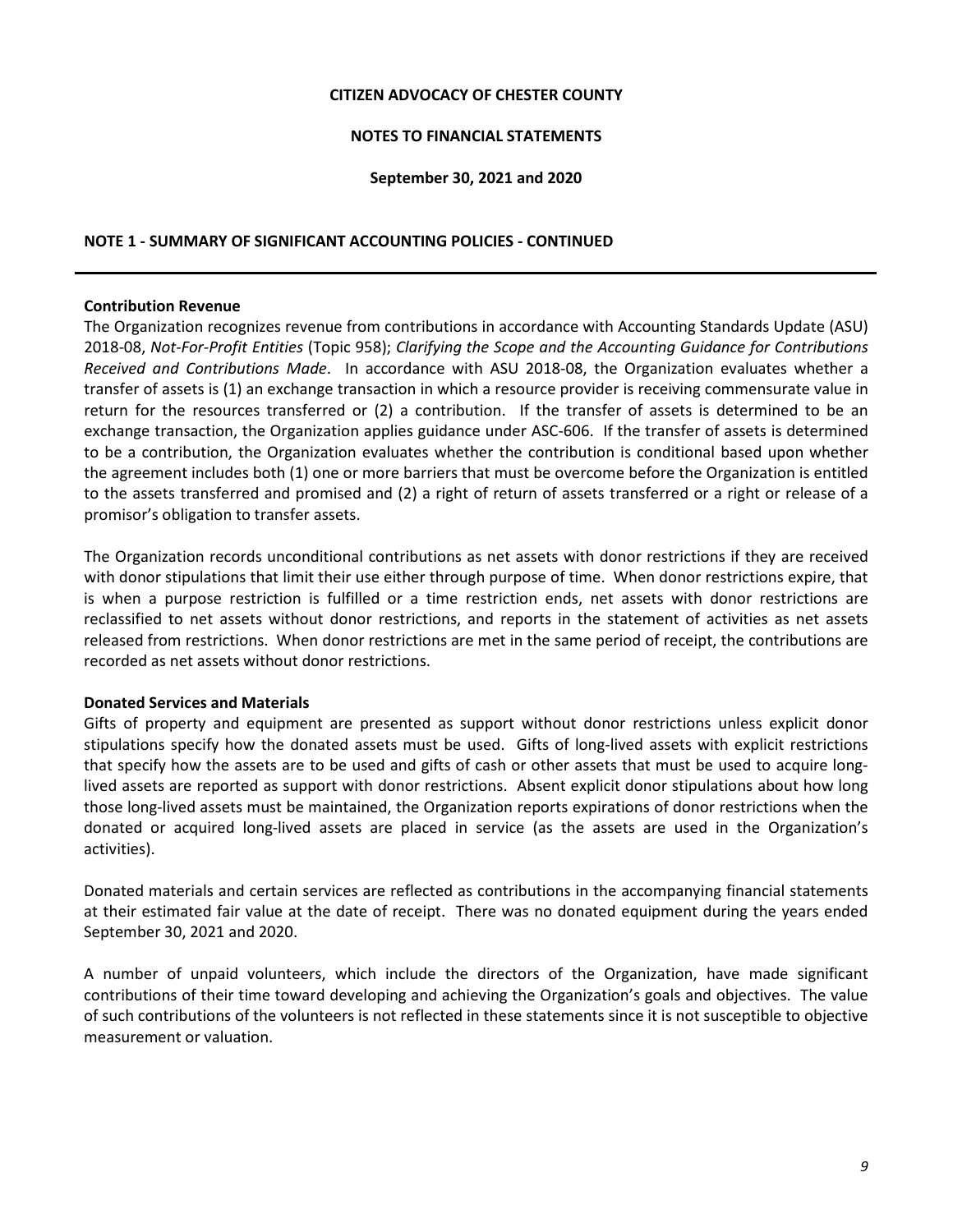## **NOTES TO FINANCIAL STATEMENTS**

#### **September 30, 2021 and 2020**

## **NOTE 1 - SUMMARY OF SIGNIFICANT ACCOUNTING POLICIES - CONTINUED**

#### **Functional Expense Allocations**

As reported in the statement of functional expenses, expenses of the Organization have been allocated to the following functional reporting classifications: Program Services, Management and General, and Fundraising.

Expenses directly attributable to a specific functional area are reported as expenses of those functions. The Organization's method for allocating expenses among the functional reporting classifications which cannot be specifically identified as program or supporting service are based on estimates made for time spent by key personnel between functions, space occupied by function, consumption of supplies and postage by function, and other objective bases.

#### **Tax-Exempt Status**

The Organization is exempt from federal income tax under Section 501(c)(3) of the Internal Revenue Code. The Organization annually files federal and state information returns as required. There is no current year provision for federal or state income taxes. In accordance with generally accepted accounting principles, the Organization accounts for uncertain tax positions relative to unrelated business income, if any, as required.

#### **Use of Estimates**

The preparation of financial statements in conformity with accounting principles generally accepted in the United States of America requires management to make estimates and assumptions that affect the reported amounts of assets and liabilities and disclosure of contingent assets and liabilities at the date of the financial statements and the reported amounts of revenues and expenses during the reporting period. Actual results could differ from those estimates.

#### **Subsequent Events**

In preparing these financial statements, the Organization has evaluated events and transactions for potential recognition or disclosure through March 3, 2022, the date the financial statements were available to be issued.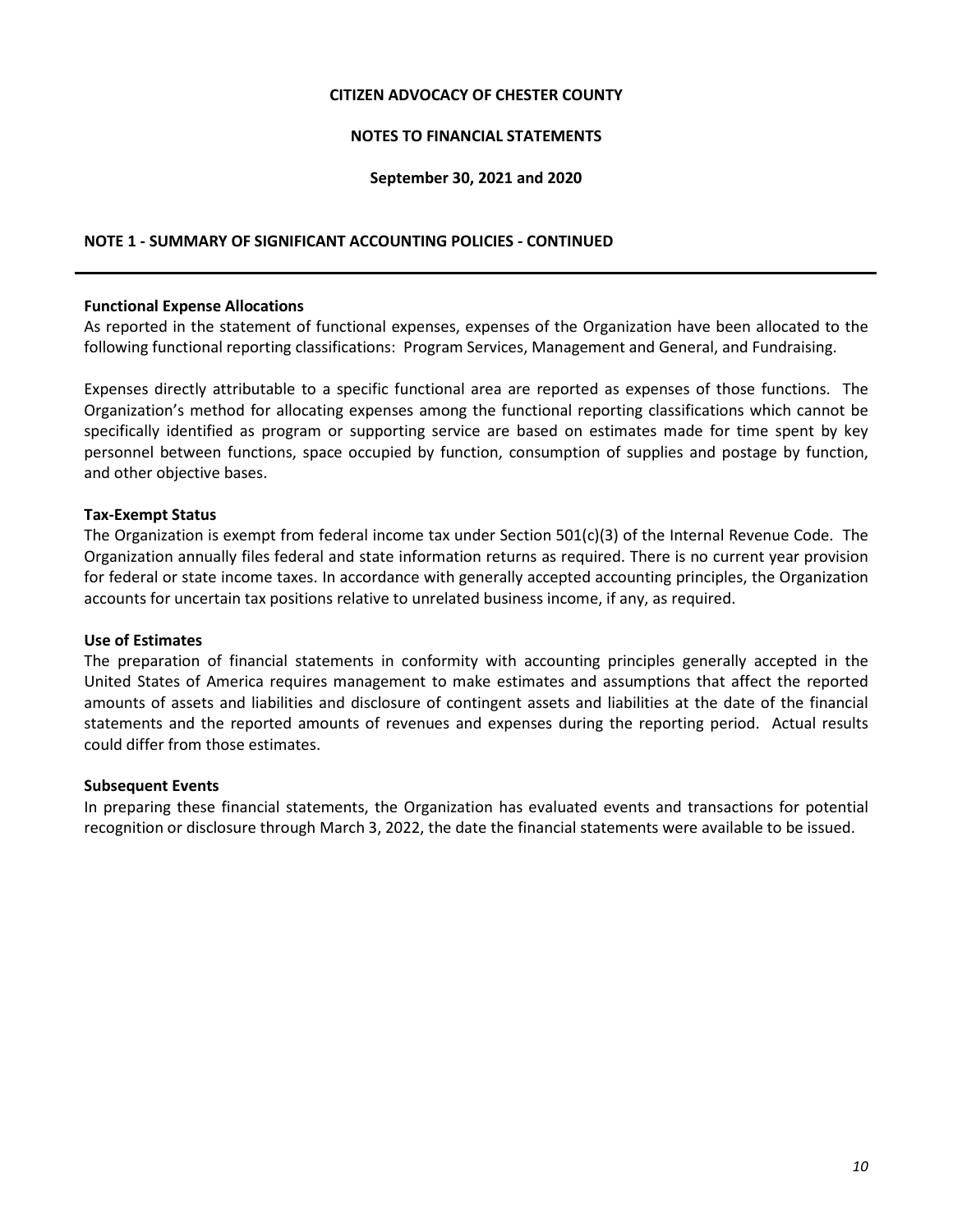## **NOTES TO FINANCIAL STATEMENTS**

#### **September 30, 2021 and 2020**

## **NOTE 2 - PLEDGES RECEIVABLE**

In the 2020 fiscal year, the Organization began their 40<sup>th</sup> Anniversary Campaign to raise funds to support general operations and build an operating reserve. In the 2021 fiscal year, the Organization continued soliciting funds for this campaign and as such, received various unconditional pledges from donors. Contributions (pledges) are recorded when the donor makes a promise to give to the Organization that is, in substance, unconditional. Management has evaluated the collectability of the pledges and determined that no allowance is necessary. The discount rate is derived by using the prime rate as quoted by the Wall Street Journal. The pledges are to be collected through the end of December 2023.

Unconditional promises to give (pledges receivable) at September 30, are as follows:

|                                                                      | 2021 |                  |  |  |
|----------------------------------------------------------------------|------|------------------|--|--|
| Receivable in less than one year<br>Receivable in one to three years | S    | 25,458<br>25,415 |  |  |
| Total unconditional promises to give                                 |      | 50,873           |  |  |
| Less: discounts to net present value (3.25%)                         |      | (1, 575)         |  |  |
| Pledges receivable, net                                              |      | 49.298           |  |  |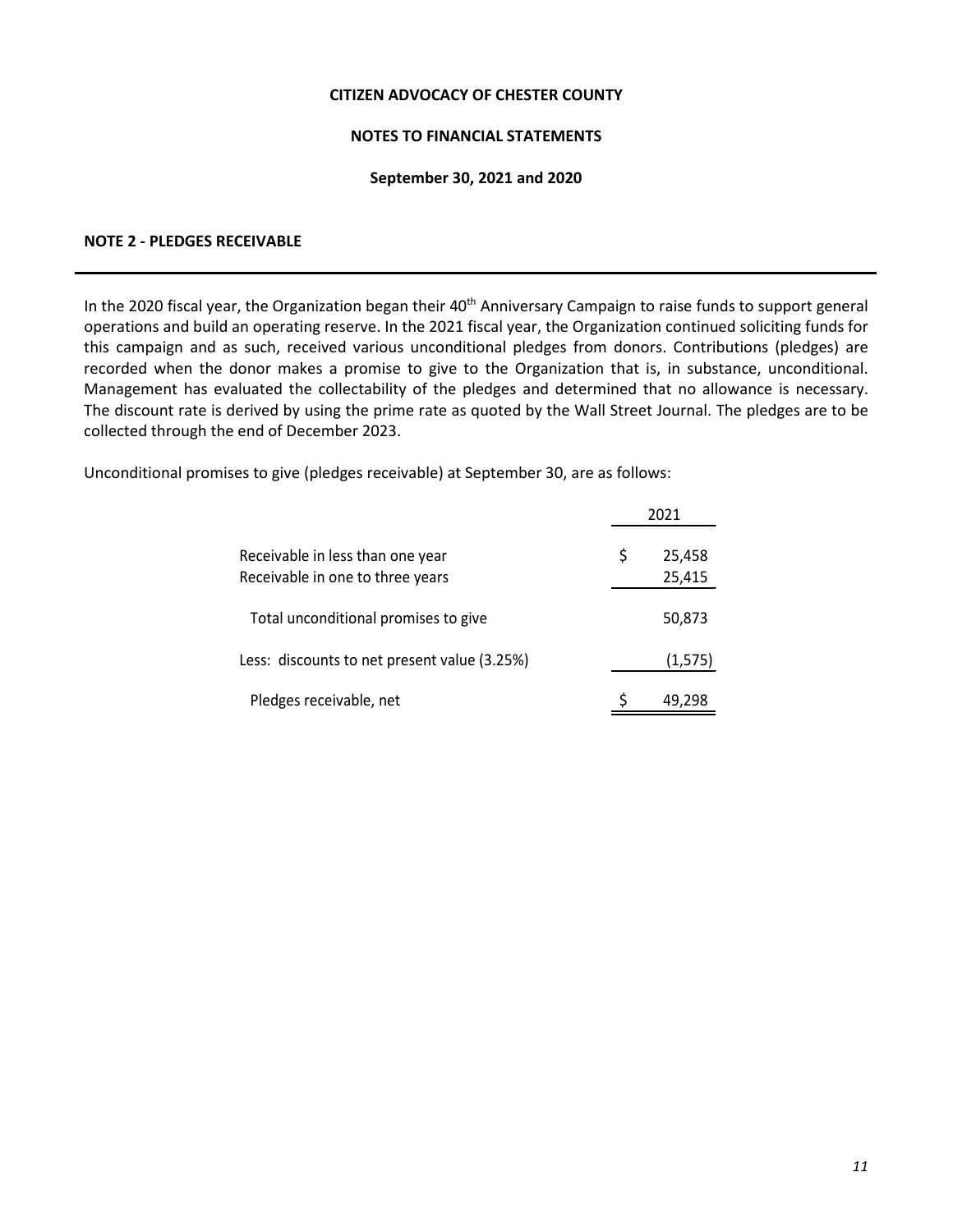## **NOTES TO FINANCIAL STATEMENTS**

#### **September 30, 2021 and 2020**

## **NOTE 3 - PAYCHECK PROTECTION PROGRAM LOAN**

In April 2020, the Organization received a Paycheck Protection Program Loan (the "PPP Loan") from a qualified lender totaling \$28,352. This loan program was implemented by the U.S. Small Business Administration ("SBA") under the Coronavirus Aid, Relief, and Economic Security Act ("CARES Act"). The PPP Loan was unsecured and guaranteed by the SBA. The principal amount of the PPP Loan was subject to forgiveness under the Paycheck Protection Program upon the Organization's request to the extent that the PPP Loan proceeds were used to pay expenses permitted by the Paycheck Protection Program.

The Organization initially recorded a note payable upon receipt of the PPP Loan and subsequently recorded forgiveness when the loan obligation was legally released upon notification by the SBA in February 2021. The \$28,352 forgiven is recognized as loan forgiveness income in the statements of activities for the year ended September 30, 2021.

In February 2021, the Organization received a second Paycheck Protection Program Loan (the "PPP Loan") from a qualified lender totaling \$21,488. The PPP Loan bears interest at a fixed rate of 1.0% per annum, has a term of five years, and is unsecured and guaranteed by the SBA.

The principal amount of the PPP Loan is subject to forgiveness under the Paycheck Protection Program upon the Organization's request to the extent that the PPP Loan proceeds are used to pay expenses permitted by the Paycheck Protection Program. The Organization intends to apply for forgiveness of the PPP Loan with respect to these covered expenses. The Organization will recognize the forgiven portion of the loan upon notification of forgiveness by the SBA. The second Paycheck Protection Program Loan was forgiven subsequent to year end.

## **NOTE 4 - LEASE COMMITMENT**

The Organization leased office space on a month-to-month basis with monthly lease payments of \$650 through December 2020 when it was terminated.

In September 2020, the Organization entered into a second lease agreement for office space for the period of one year beginning in October 2020 through September 2021. Monthly rental payments are \$400. Subsequent to year-end, the Organization extended this lease for another year with monthly rental payments increasing to \$412.

In November 2020, the Organization entered into a month-to-month lease agreement for a storage unit rental. Monthly payments were \$158 through April 2021 and increased to \$178 in May 2021.

Total rental expense for office leases and storage rentals was \$8,223 and \$7,800 for the year ended September 30, 2021 and 2020, respectively.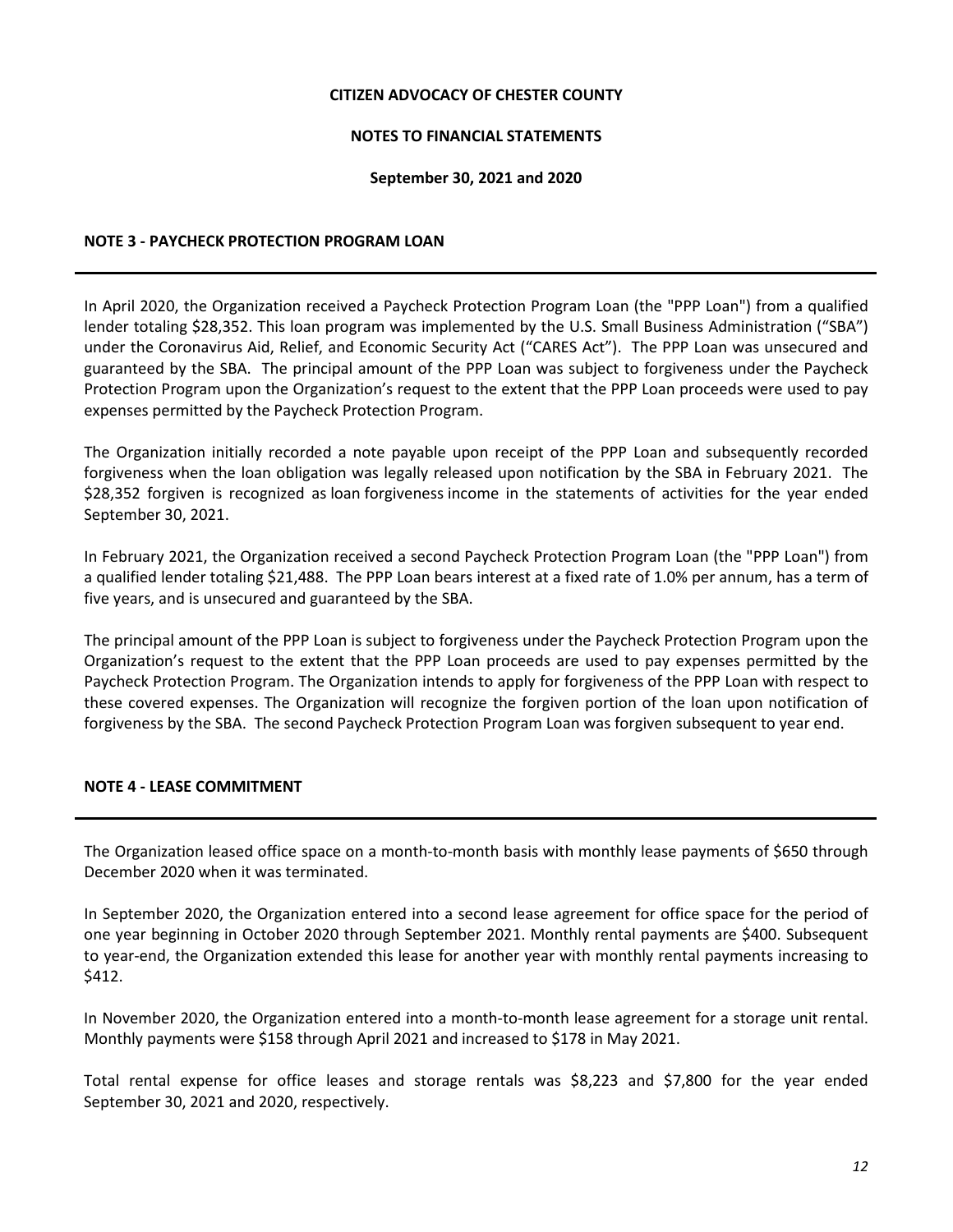## **NOTES TO FINANCIAL STATEMENTS**

#### **September 30, 2021 and 2020**

## **NOTE 5 - RELATED PARTY TRANSACTIONS**

The Organization recognized contributions from Community Coalition of \$44,370 and \$56,057 for the years ended September 30, 2021 and 2020, respectively. Members of the Citizen Advocacy board serve on the board of the Community Coalition.

#### **NOTE 6 - EVENT REVENUES/EXPENSES**

Event revenues and expenses are summarized as follows as of September 30:

|                  | 2021     |  |          |    |                          |  |          |
|------------------|----------|--|----------|----|--------------------------|--|----------|
|                  | Revenues |  | Expenses |    | Revenues                 |  | Expenses |
|                  |          |  |          |    |                          |  |          |
| Race             | 24,784   |  | 700      | \$ | 10,168                   |  | 10,836   |
| Theater          | 44,817   |  | 7,662    |    | 41,525                   |  | 5,580    |
| Raffle           | 12,106   |  | 3,248    |    | 13,688                   |  | 4,394    |
| Spaghetti dinner | -        |  |          |    | $\overline{\phantom{a}}$ |  | 582      |
|                  |          |  |          |    |                          |  |          |
|                  | 81,707   |  | 11,610   |    | 65,381                   |  | 21,392   |

## **NOTE 7 - ENDOWMENT FUNDS**

The Organization is the recipient of endowment funds from monies directly deposited to a fund held by the Chester County Community Foundation. The Organization has the ability to use an amount equal to 5% of the June 30 asset value of the endowment held with the Foundation for appropriate charitable use. These monies are deemed to be the Chester County Community Foundation's assets and, as such, are not recorded on these financial statements. The value of this fund as of September 30, 2021 and 2020 was \$52,245 and \$46,536, respectively. The Organization received trust fund income of \$2,729 and \$2,309 (included with contributions) during the years ended September 30, 2021 and 2020, respectively.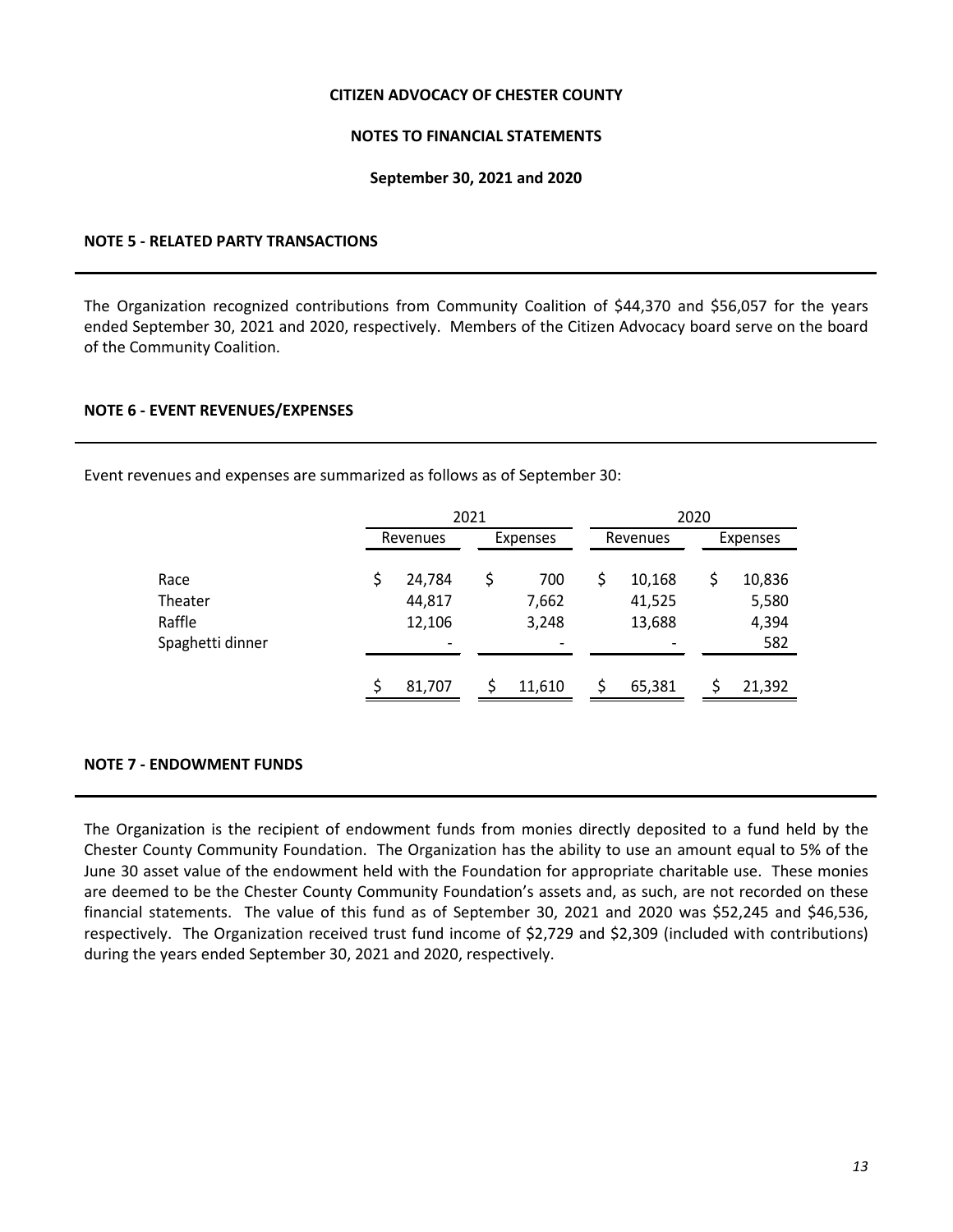## **NOTES TO FINANCIAL STATEMENTS**

#### **September 30, 2021 and 2020**

## **NOTE 8 - AVAILABILITY OF FINANCIAL RESOURCES**

The following reflects the Organization's financial assets available as of September 30, 2021 and 2020, reduced by amounts not for general use within one year because of board designated or donor imposed restrictions due within one year. The Organization's financial assets include cash, accounts receivable, and pledges receivable. The Organization has board designated funds.

|                                                                                       | 2021                              | 2020          |
|---------------------------------------------------------------------------------------|-----------------------------------|---------------|
| Cash<br>Accounts receivable<br>Pledges receivable                                     | \$<br>309,414<br>11,418<br>49,298 | \$<br>177,569 |
| Total financial assets                                                                | 370,130                           | 177,569       |
| Less amounts not available due to board<br>designated restrictions:                   |                                   |               |
| Pledges receivable collectible in one to three years                                  | (23,840)                          |               |
| Board designated funds - operating reserve                                            | (54,000)                          | (54,000)      |
| Financial assets available to meet cash needs<br>for general expenses within one year | 292,290                           | 123,569       |

The Organization adopted a liquidity policy to ensure the stability of the mission, programs, employment, and ongoing operations of the Organization. The board designated operating reserve will provide a source of internal funds for Organization priorities such as program opportunity and capacity building.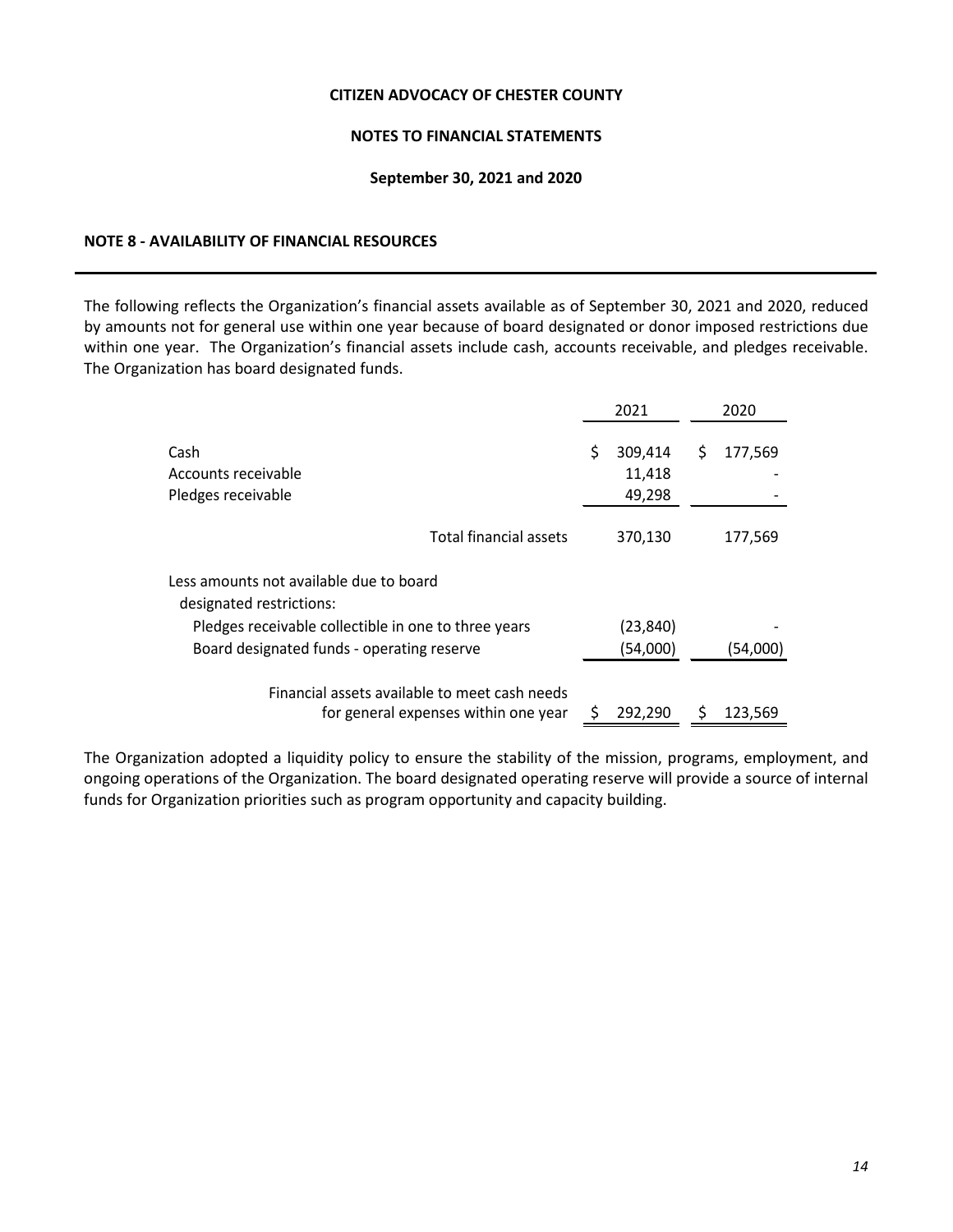## **NOTES TO FINANCIAL STATEMENTS**

#### **September 30, 2021 and 2020**

#### **NOTE 9 - NEW ACCOUNTING PRONOUNCEMENTS**

In February 2016, the FASB issued ASU No. 2016-02, *Leases (Topic 842)*. Under this guidance, lessees will need to recognize the following for all leases (with the exception of leases with a term of 12 months or less) at the commencement date: (a) a lease liability, which is a lessee's obligation to make lease payments arising from a lease, measured on a discounted basis; and (b) a right-of-use asset, which is an asset that represents the lessee's right to use, or control the use of, a specified asset for the lease term. Under the new guidance, lessor accounting is largely unchanged. The guidance requires a modified retrospective transition approach for leases existing at, or entered into after, the beginning of the earliest comparative period presented in the financial statements. The modified retrospective approach would not require any transition accounting for leases that expire before the earliest comparative period presented. A full retrospective transition approach is not permitted. This standard is effective for fiscal years beginning after December 15, 2021, with early application permitted. The Organization is evaluating the impact this standard will have on the financial statements.

In September 2020, the FASB issued ASU No. 2020-07, *Presentation and Disclosures by Not-for-Profit Entities for Contributed Nonfinancial Assets*. This update would require an organization to present contributed nonfinancial assets, including fixed assets (such as land, buildings, and equipment), use of fixed assets or utilities, materials and supplies, intangible assets, services, and unconditional promises of those assets, as a separate line item in the statements of activities, apart from contributions of cash and other financial assets. It also requires disclosures of a disaggregation by category of nonfinancial assets, including whether used or monetized, policies and/or a description of the programs or other activities in which those assets were used, a description of any donor restrictions associated with nonfinancial assets, a description of the valuation techniques and inputs used to arrive at the fair value measure for initial recognition, and the principal market used to arrive at the fair value measure if it is a market in which the Organization is prohibited by a donor-imposed restriction from selling or using the contributed nonfinancial assets. This standard should be applied on a retrospective basis and is effective for fiscal years beginning after June 15, 2021, with early adoption permitted.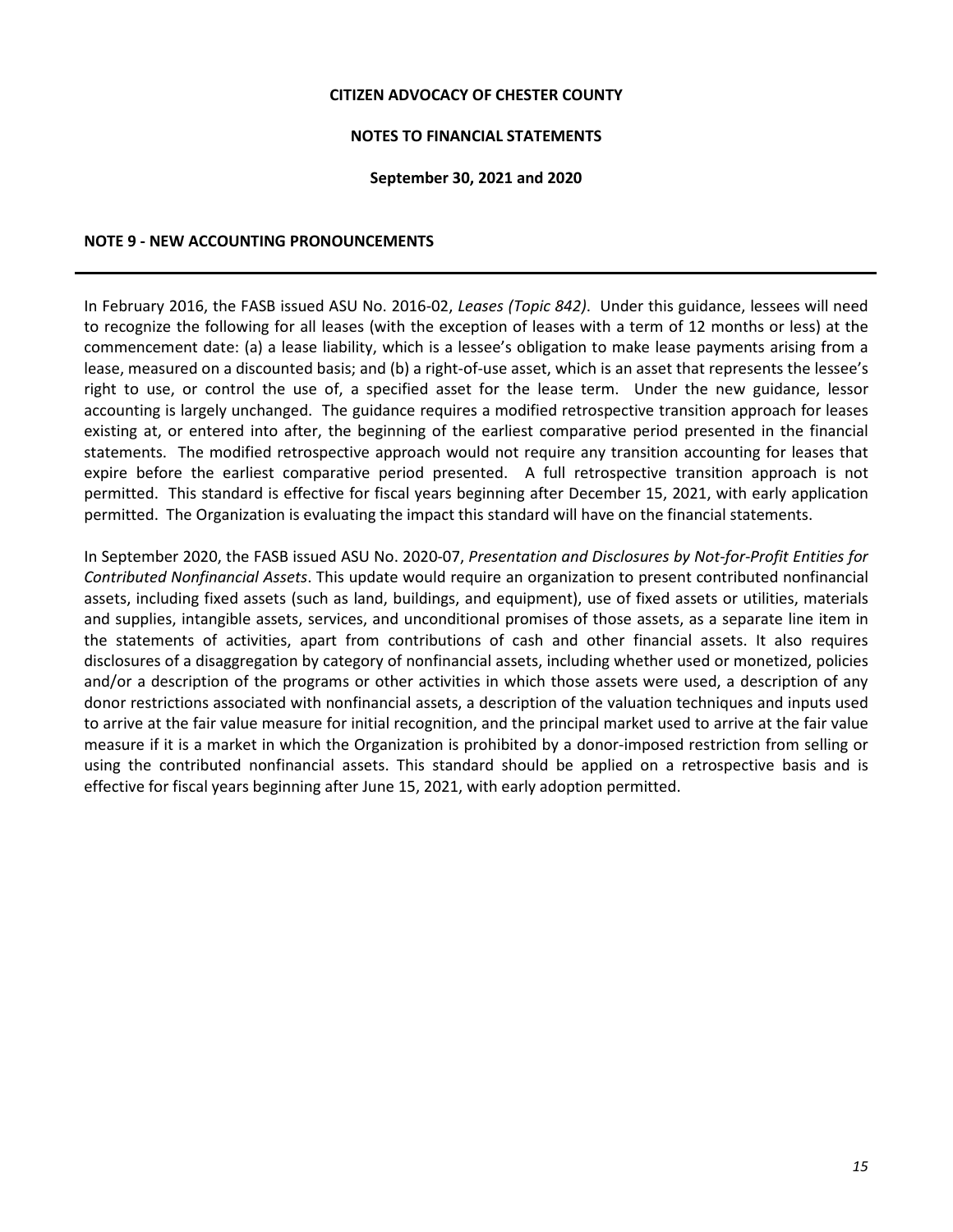

**Herbein + Company, Inc.** 2763 Century Boulevard Reading, PA 19610 P: 610.378.1175 F: 610.378.0999 www.herbein.com

March 3, 2022

To the Senior Management and the Members of the Board Citizen Advocacy of Chester County Phoenixville, Pennsylvania

In planning and performing our audit of the financial statements of Citizen Advocacy of Chester County (the "Organization") for the year ended September 30, 2021, we considered Citizen Advocacy of Chester County's internal control in order to determine our auditing procedures for the purpose of expressing an opinion on the financial statements and not to provide assurance on internal control.

However, during our audit we noted the following matter that is presented for your consideration. This letter does not affect our report dated March 3, 2022, on the financial statements of the Citizen Advocacy of Chester County.

## **Internal Controls**

The design, implementation, and maintenance of internal controls should be a key focal point of any organization as they serve as the primary means of preventing and detecting fraud or errors and safeguarding the Organization's assets. The most important components of an effective system of internal controls include segregation of duties, review and approval processes, and maintaining documentation and records. We recommend that management and the board of directors continue their involvement including the oversight and review of monthly bank statements, cash receipts, disbursements, and financial reports, with the sign-off of documents after the review process.

## **General Recommendations and Information for Nonprofit Organizations**

## **COVID-19**

As you continue to face the business implications of COVID-19, you can stay informed and prepared with the Herbein + Company, Inc. Coronavirus Resource Center (www.herbein.com/covid-19-updates). This hub provides the latest news and developments related to COVID-19, offering key insights and practical advice with a crossindustry perspective on a wide range of topics.